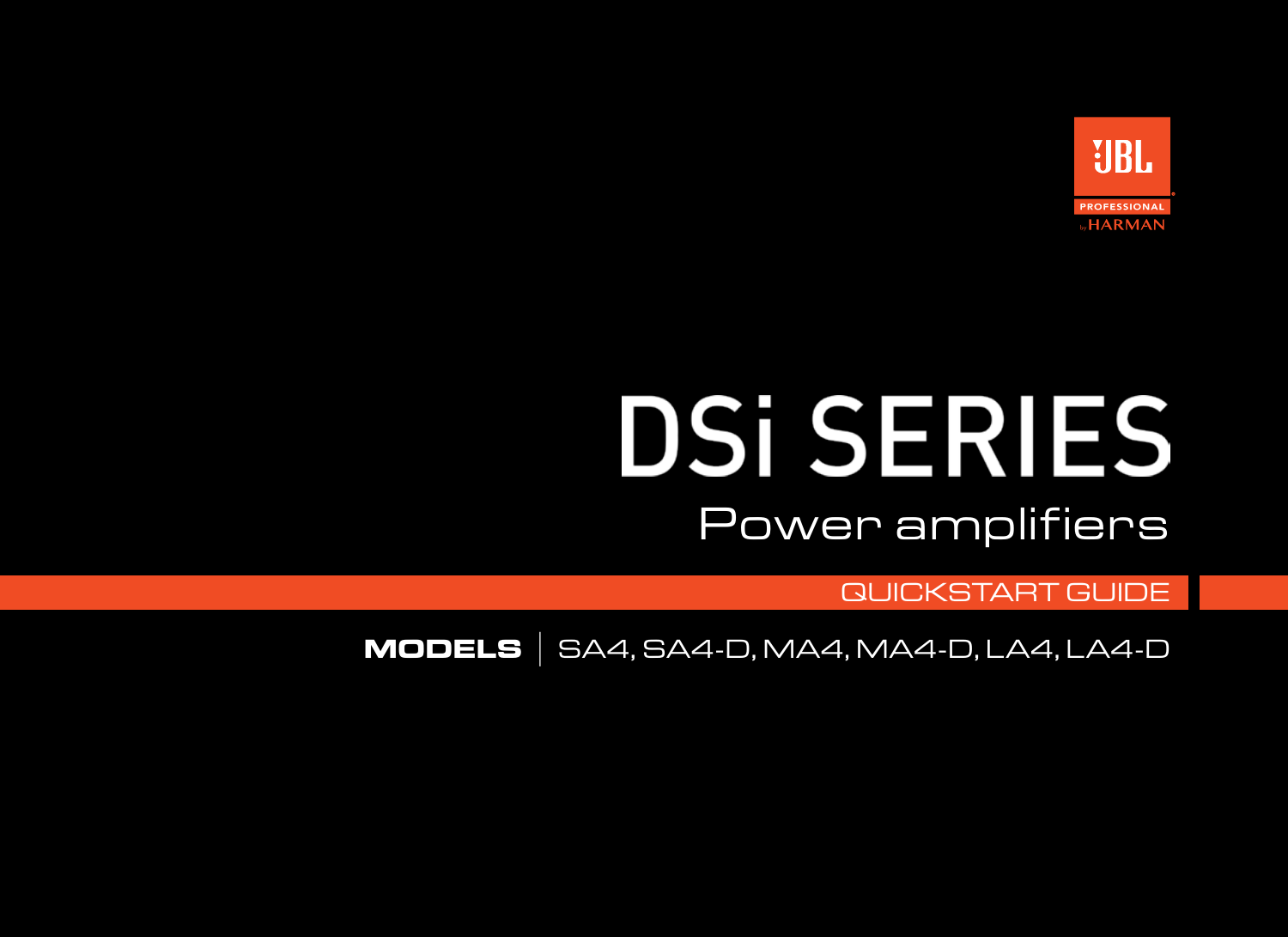#### **IMPORTANT SAFETY INSTRUCTIONS IMPORTANTES INSTRUCTIONS DE SÉCURITÉ WICHTIGE SICHERHEITSINSTRUKTIONEN INSTRUCCIONES DE SEGURIDAD IMPORTANTES**

- 1. Read these instructions.
- 2. Keep these instructions.
- 3. Heed all warnings.
- 4. Follow all instructions.
- 5. Do not use this apparatus near water.
- 6. Clean only with a dry cloth.
- 7. Do not block any ventilation openings. Install in accordance with the manufacturer's instructions.
- 8. Do not install near any heat sources such as radiators, heat registers, stoves, or other apparatus (including amplifiers) that produce heat.
- 9. Do not defeat the safety purpose of the polarized or grounding-type plug. A polarized plug has two blades with one wider than the other. A grounding-type plug has two blades and a third grounding prong. The wide blade or the third prong is provided for your safety. If the provided plug does not fit into your outlet, consult an electrician for replacement of the obsolete outlet.
- 10. Protect the power cord from being walked on or pinched, particularly at plugs, convenience receptacles, and the point where they exit from the apparatus.
- 11. Only use attachments/accessories specified by the manufacturer.
- 12. Use only with a cart, stand, tripod, bracket, or table specified by the manufacturer, or sold with the apparatus. When a cart is used, use caution when moving the cart/apparatus combination to avoid injury from tip-over.
- 13. Unplug this apparatus during lightning storms or when unused for long periods of time.
- 14. Refer all servicing to qualified service personnel. Servicing is required when the apparatus has been damaged in any way, such as power-supply cord or plug is damaged, liquid has been spilled or objects have fallen into the apparatus, the apparatus has been exposed to rain or moisture, does not operate normally,or has been dropped.
- 15. Use the mains plug to disconnect the apparatus from the mains.
- 16. WARNING: TO REDUCE THE RISK OF FIRE OR ELECTRIC SHOCK, DO NOT EXPOSE THIS APPARATUS TO RAIN OR MOISTURE.
- 17. DO NOT EXPOSE THIS EQUIPMENT TO DRIPPING OR SPLASHING AND ENSURE THAT NO OBJECTS FILLED WITH LIQUIDS, SUCH AS VASES, ARE PLACED ON THE EQUIPMENT.
- 18. THE MAINS PLUG OF THE POWER SUPPLY CORD SHALL REMAIN READILY OPERABLE.

| <b>CAUTION</b>         | AVIS                      |
|------------------------|---------------------------|
| RISK OF FLECTRIC SHOCK | RISQUE DE CHOC ÉLECTRIQUE |
| DO NOT OPEN            | N'OUVREZ PAS              |

TO PREVENT ELECTRIC SHOCK DO NOT REMOVE TOP OR BOTTOM COVERS. NO USER SERVICEABLE PARTS INSIDE. REFER SERVICING TO QUALIFIED SERVICE PERSONNEL.

À PRÉVENIR LE CHOC ÉLECTRIQUE N'ENLEVEZ PAS LES COUVERCLES. IL N'Y A PAS DES PARTIES SERVICEABLE À L'INTÉRIEUR. TOUS REPARATIONS DOIT ETRE FAIRE PAR PERSONNEL QUALIFIÉ SEULMENT.

PARA PREVENIR UN CHOQUE ELÉCTRICO, NO RETIRE LAS CUBIERTAS SUPERIOR O INFERIOR. NO EXISTEN PARTES QUE PUEDAN SER REPARADAS POR EL USUARIO AL INTERIOR. REMITA EL SERVICICO AL PERSONAL TÉCHNICAL CALIFICADO.

TO COMPLETELY DISCONNECT THIS EQUIPMENT FROM THE AC MAINS, DISCONNECT THE POWER SUPPLY CORD PLUG FROM THE AC RECEPTACLE. THE MAINS PLUG OF THE POWER SUPPLY CORD SHALL REMAIN READILY OPERABLE.

POUR DÉMONTER COMPLÈTEMENT L'ÉQUIPEMENT DE L'ALIMENTATION GÉNÉRALE, DÉMONTER LE CÂBLE D'ALIMENTATION DE SON RÉCEPTACLE. LA PRISE D'ALIMENTATION RESTERA AISÉMENT FONCTIONNELLE.



 $^{\prime}$ 1

 $^{\prime}$ 4

PARA DESCONECTAR COMPLETAMENTE EL EQUIPO DEL SUMINSTRO ELECTRICO, DESCONECTE EL CABLE DE ALIMENTACION DE LA TOMA DE CA. LAS PATAS DEL CONECTOR DEL CABLE DE ALIMENTACIÓN DEBERAN MANTENERSE EN BUEN ESTADO.

#### **WATCH FOR THESE SYMBOLS:**

The lightning bolt triangle is used to alert the user to the risk of electric shock.

The exclamation point triangle is used to alert the user to important operating or maintenance instructions.

#### **REGARDEZ CES SYMBOLES:**

La triangle avec le sigle ''foudre'' est employée pour alerter l'utilisateur au risque de décharge électrique. Le triangle avec un point d'exclamation est employée pour alerter l'utilisateur d'instruction importantes pour lors opérations de maintenance.

#### **ATENCION CON ESTOS SÍMBOLOS:**

El triángulo con el símbolo de rayo eléctrico es usado para alertar al usuario de el riesgo de un choque eléctrico. El triángulo con el signo de admiración es usado para alertar al usuario de instrucciones importantes de operación o mantenimiento.



The Centric Amplified Control System are certified only at 120V~ in Canada.

#### **IMPORTANT**

Système de contrôle Centric Amplified require Class 2 output wiring. Les amplificateurs de série de I-Tech exigent des câbles de sortie de classe 2. Centric Amplified Kontrollsystem Klasse die 2 Produktionsverdrahtung. Sistema de control amplificado central requieren de un cableado de salida Clase 2.

#### **MAGNETIC FIELD**

CAUTION! Do not locate sensitive high-gain equipment such as preamplifiers directly above or below the unit. Because this amplifier has a high power density, it has a strong magnetic field which can induce hum into unshielded devices that are located nearby. The field is strongest just above and below the unit.

If an equipment rack is used, we recommend locating the amplifiers) in the bottom of the rack and the preamplifier or other sensitiv e equipment at the top.

#### **FCC COMPLIANCE NOTICE**

This device complies with part 15 of the FCC rules. Operation is subject to the following two conditions: (1) This device may not cause harmful interference, and (2) this device must accept any interference received, including interference that may cause undesired operation.

CAUTION: Changes or modifications not expressly approved by the party responsible for compliance could void the user's authority to operate the equipment.

NOTE: This equipment has been tested and found to comply with the limits for a Class B digital device, pursuant to part 15 of the FCC Rules. These limits are designed to provide reasonable protection against harmful interference in a residential installation. This equipment generates, uses, and can radiate radio frequency energy and, if not installed and used in accordance with the instruction manual, may cause harmful interference to radio communications. However, there is no guarantee that interference will not occur in a particular installation. If this equipment does cause harmful interference to radio or television reception, which can be determined by turning the equipment off and on, the user is encouraged to try to correct the interference by one or more of the following measures:

- Reorient or relocate the receiving antenna.
- Increase the separation between the equipment and receiver.
- Connect the equipment into an outlet on a circuit different from that to which the receiver is connected.
- Consult the dealer or an experienced radio/TV technician for help.

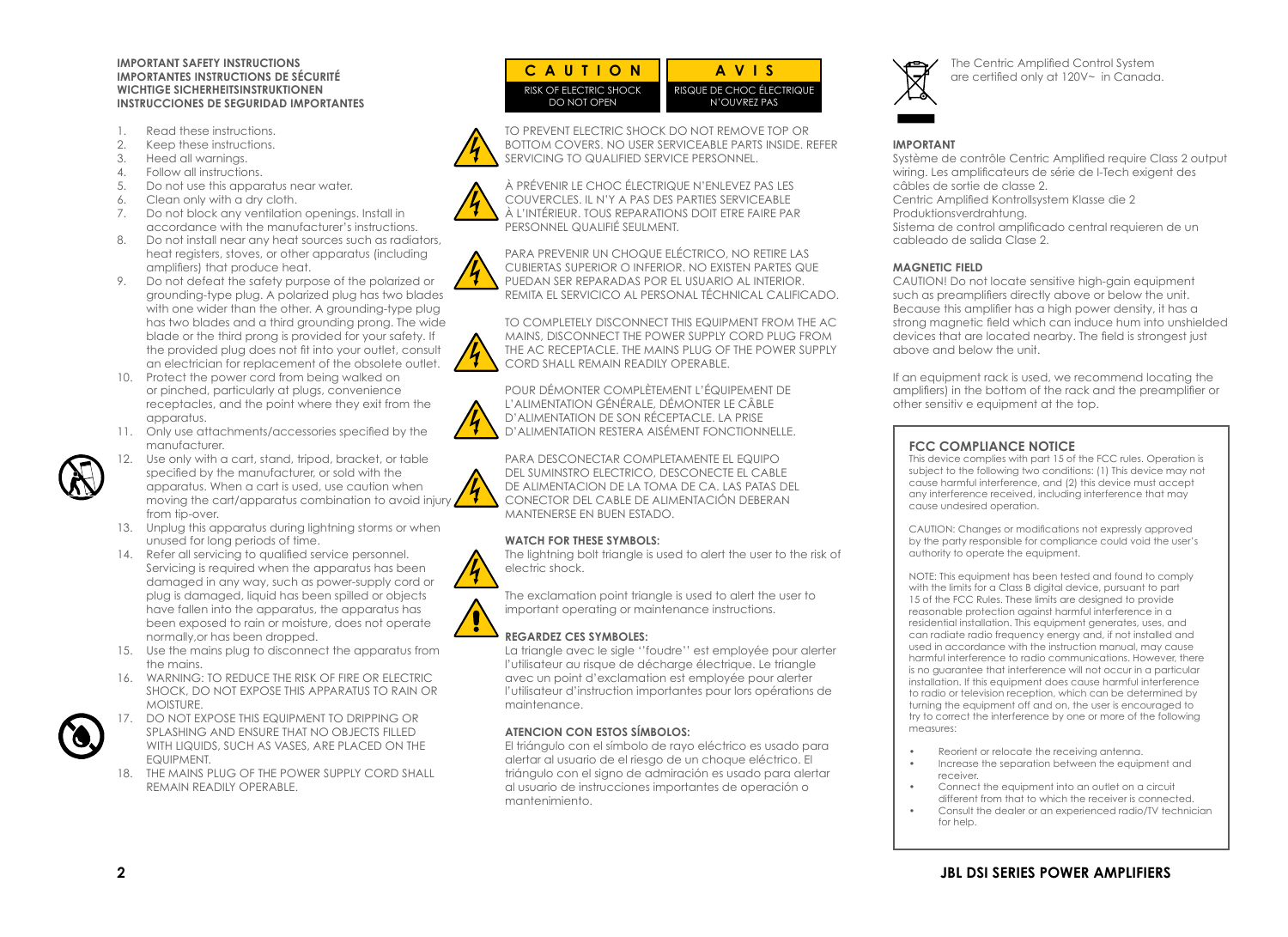## WELCOME

Thank you for purchasing a JBL DSi 2 Cinema amplifier, one in a complete line of high-performance amplifiers based on exclusive DriveCore technology powered by Crown. The DSi 2 Series amplifiers are designed, engineered, and manufactured to the industry's highest quality standards and offer cinema system integrators with the advanced features and flexibility required for challenging 21st-century Cinema-sound applications.

Please take the time to study the owners manual so that you can obtain the best possible service from your amplifier at **http://jblpro.com.**

Trademark Notice: Com-Tech, BCA, JBL, Amcron, DriveCore, Drivecore Install are Trademarks of HARMAN International..

## WHATS INCLUDED

- 1. JBL DSi 2.0 Amplifier
- 2. 2 Phoenix Terminals for Analog Input.
- 3. 8 Spade Lugs for Amplifier Output.
- 4. Phoenx Terminal for GPIO.
- 5. 1 Power cord (except for '-NP' Variants)

## WHAT YOU WILL NEED

(not supplied):

- Input wiring cables
- Output wiring cables
- Flathead screwdriver
- Phillips screwdriver
- Rack for mounting amplifier (or a stable surface for stacking)
- Category 5e or higher cabling
- 1 Power cord for '-NP' Models

#### **Quick Reference Chart**

| <b>POWER ON</b>                | Press Power Button momentarily                                      |
|--------------------------------|---------------------------------------------------------------------|
| <b>POWER OFF</b>               | Press and Hold Power button for 2s                                  |
| <b>FRONT PANEL LOCK/UNLOCK</b> | Simultaneously Press and Hold Select 1<br><b>Button and Encoder</b> |
| <b>DIAGNOSTICS SCREEN</b>      | Press and Hold Encoder                                              |

#### **Ordering Information**

| <b>ORDERING INFORMATION</b>          |                                                                                  |  |
|--------------------------------------|----------------------------------------------------------------------------------|--|
| SA4                                  | SA4 Amplifier with Analog only Inputs                                            |  |
| MA4                                  | MA4 Amplifier with Analog only Inputs                                            |  |
| LA4                                  | LA4 Amplifier with Analog only Inputs                                            |  |
| $SAA-D$                              | SA4 Amplifier with Analog + AES67 Inputs                                         |  |
| $MA4-D$                              | MA4 Amplifier with Analog + AES67<br>Inputs                                      |  |
| $LA4-D$                              | LA4 Amplifier with Analog + AES67 Inputs                                         |  |
| Suffix '- US'                        | Amplifier Model with US power cord                                               |  |
| Suffix '- EK'                        | Amplifier Model with EU, UK and Korea<br>Power cord                              |  |
| Suffix '- CN'                        | Amplifier Model with China power cord                                            |  |
| Suffix '-NP'                         | Amplifier Model with NO power<br>cord. Power cords may be ordered<br>separately. |  |
| Example: SA4-D-US                    | SA4 Amplifier with Analog + AES67 Inputs<br>with US power cord                   |  |
| Example: LA4-CN                      | LA4 Amplifier with Analog only Inputs<br>with China power cord                   |  |
| Example: SA4-NP                      | SA4 Amplifier WITHOUT any power cord<br>(No Power cord)                          |  |
|                                      |                                                                                  |  |
| Spare Analog Input<br>Connector      | (P/N 5024623).                                                                   |  |
| Spare Speaker Terminal<br>Spade Lugs | (P/N PV10-6LF-L)                                                                 |  |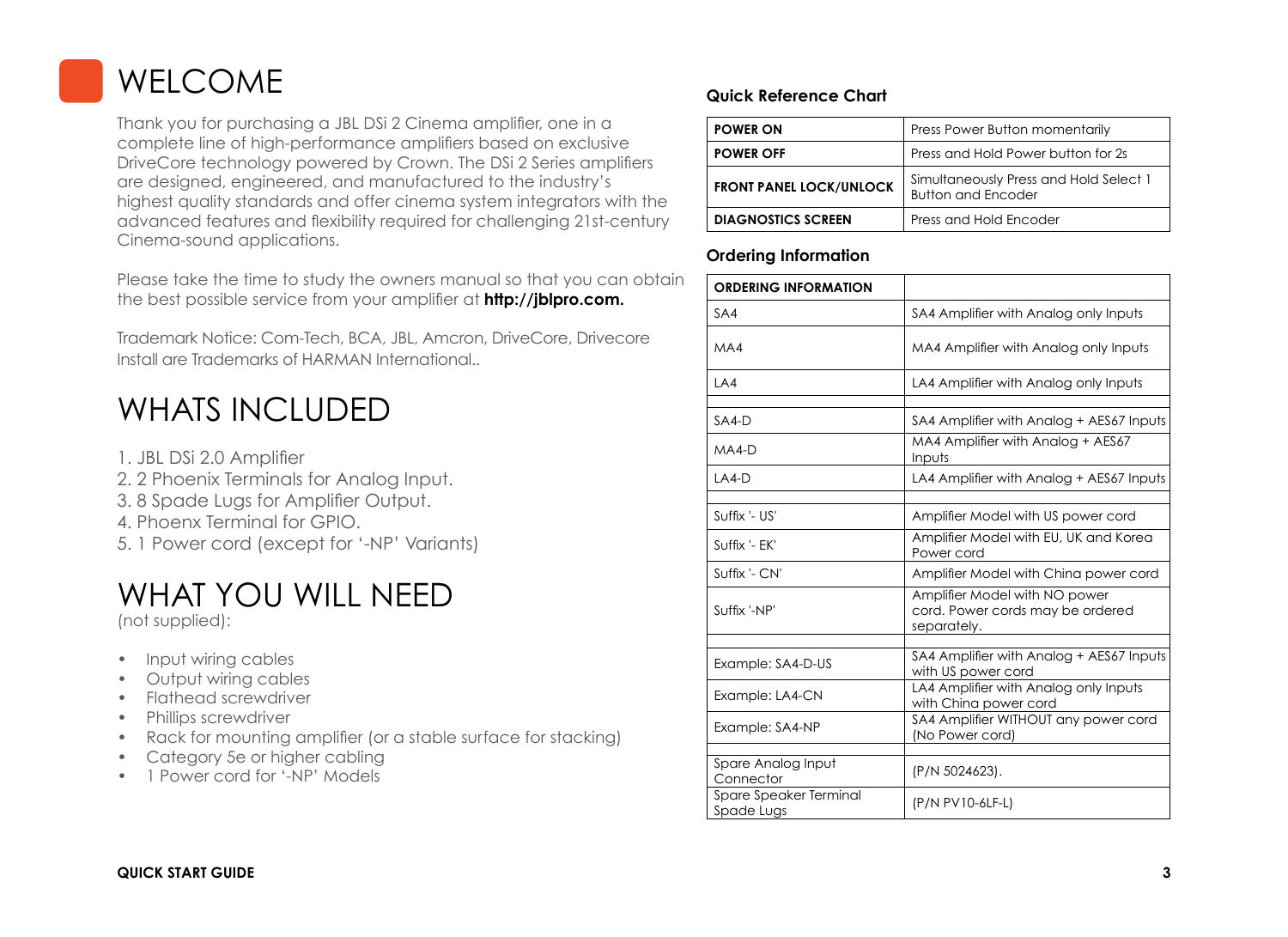



### **1**

**COOLING VENTS/AIR FILTERS** Provides cooling air flow. Do not block or cover these vents.

**2**

**SIGNAL LEVEL LED INDICATORS** These LEDs indicate channel INPUT levels.



**3**

**7**

**LCD (DISPLAY)**

This color LCD provides product information and visual feedback for operating the DSi 2 amplifier from the front panel.



**4**

## **BACK BUTTON**

Press this button to navigate back one level when navigating menus.

#### **5**

**9**

This encoder supports rotary and pushbutton operation. It is used to navigate the DSi 2's menus and select on-screen options. It is also used to adjust individual channel or overall system volume.

#### **POWER BUTTON**

**ENCODER**

Turns the amplifier power on or off. The Power button has an integrated power symbol that illuminates blue when the power is on and green when the power is off.

#### **CHANNEL SELECT BUTTONS 6**

Pressing one of these buttons will select the corresponding channel; turning the ENCODER will then control the volume of the selected channel.

#### **CHANNEL MUTE BUTTONS**

Pressing each of these buttons will mute/ unmute the corresponding amplifier output channel. Note that when a channel is muted, the front panel SIGNAL LEDs will still light to indicate input signal level presence, the CLIP LEDs will still light to indicate input clipping, and the LCD will flash "Mute".

#### **MENU BUTTON 8**

Pressing this button will enter the Main menu, where amplifier settings can be edited.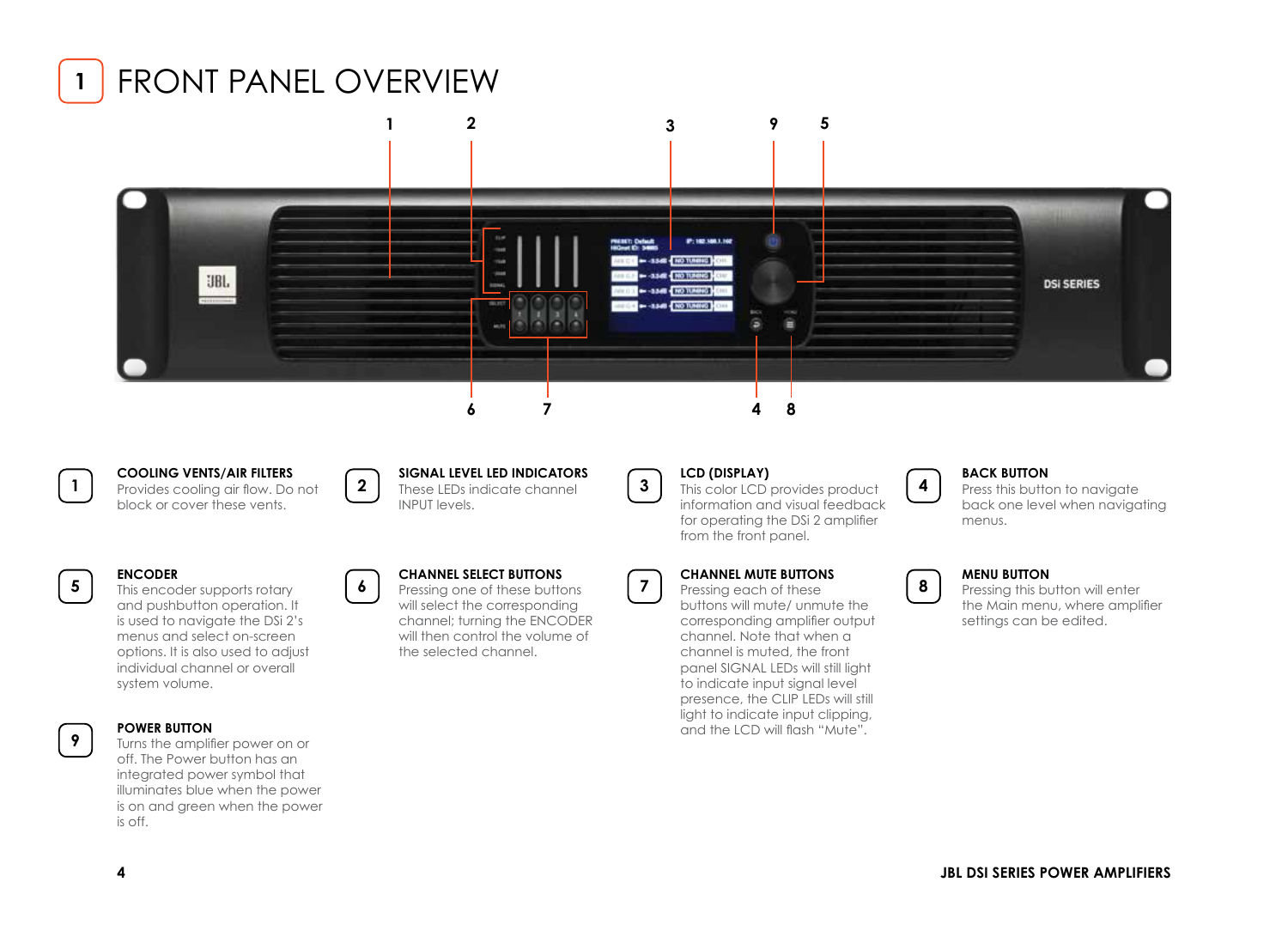

## REAR PANEL OVERVIEW



**COOLING VENTS** Do not block/cover these vents.



**2**

**6**

#### **AES67 PRIMARY / SECONDARY PORTS**

These two RJ45 connectors are used for AES67 Audio transport and are available only on the '-D' DSi 2 amplifier models. This implementation of AES67 allows for up to 64 channels of digital audio over Category 5e wiring.

**3**

#### **GENERAL PURPOSE INPUT /OUTPUT (GPIO)**

This 8-pin block connector combines the 2-in, 2-out GPIO with the SLEEP and AMP STATUS pins from the AUX circuit.

#### **ETHERNET (NETWORK CONTROL) PORT**

**4**

Connect this RJ45 port to a computer or network for monitoring and controlling the amplifier over Category 5e wiring via the Audio Architect software.

**5**

**1**



Connect the included AC power cord to this standard 15A, IEC type 320 inlet. Supported mains voltage range is 100-240V~.

**AC POWER INLET**



Two four-pole, touch-proof terminal strip per channel pair. Accepts up to 10 AWG wire or terminal forks.



#### **ANALOG AUDIO INPUT CONNECTORS**

Connect your audio source outputs to these inputs using the provided plug-in connectors. One 6-pin plug-in connector can be used per input pair. These inputs are high impedance, balanced connections.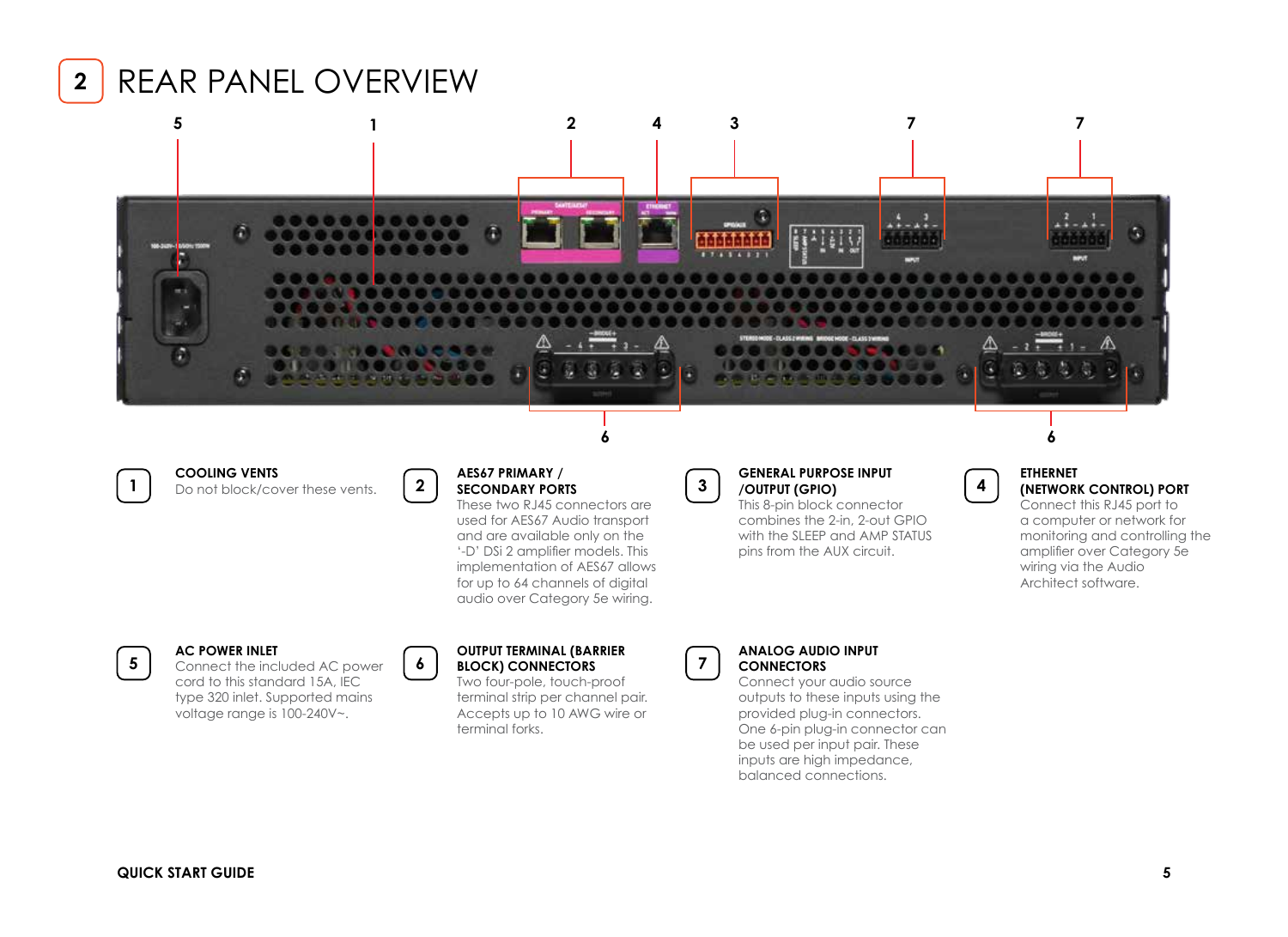

## **<sup>3</sup>** INSTALLING THE AMP

#### **UNPACKING**

Unpack your amplifier and inspect for any damage that may have occurred during transit. If damage is found, notify the shipping company immediately. Only you can initiate a claim for shipping damage, though JBL will be happy to help as needed. If the product arrived showing signs of damage, save the shipping carton for the shipper's inspection.

We also recommend that you save all packing materials for use if you ever need to transport the unit. Never ship the unit without the factory carton and packing materials.



**CAUTION:** Before you begin, make sure your amplifier is disconnected from the power source.

#### **INSTALLING THE AMPLIFIER**

Mount the unit in a standard 19-inch (48.3 cm) equipment rack (EIA RS-310B). You can also place a single amp on a solid, stable surface or stack multiple amps.

NOTE: Amplifiers should be supported at both the front and rear of the rack.

#### **PROPER COOLING**

When using an equipment rack, mount units directly on top of each other. Close any open spaces in the rack with blank panels. (Open spaces will reduce cooling efficiency.) DO NOT block front or rear air vents.

The rack should be a minimum of 2 inches (5.1 cm) away from the amplifier, and the back of the rack should be a minimum of 4 inches (10.2 cm) from the amplifier back panel.

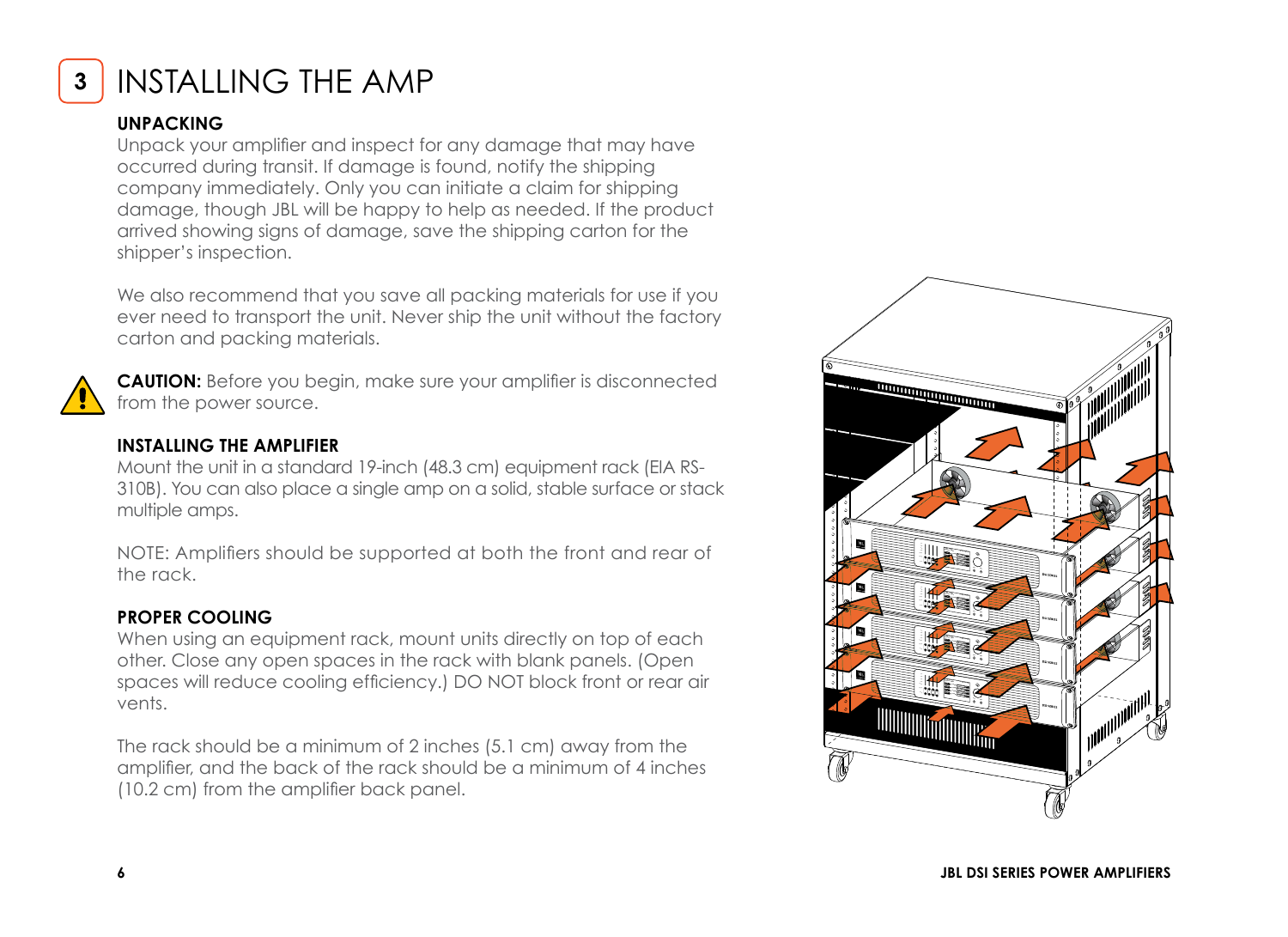

**<sup>4</sup>** HARDWARE SETUP

#### **CONNECTING THE AC POWER CORD**

Connect your amplifier to the AC mains power outlet using the supplied AC power cord. First, connect the IEC end of the cord to the IEC connector on the amplifier. Then plug the other end of the cord to the AC mains.



**WARNING:** The third (ground) prong of the supplied AC power cord connector is a required safety feature. Do not attempt to disable this ground connection by using an adapter or other methods.

Make certain the AC mains voltage and current ratings are sufficient to deliver full power to all amplifiers. DSi 2 Series amplifiers use a universal power supply. The AC voltage requirements are 100V-240V~, 50/60Hz (±10%). If the AC line voltage varies outside of this acceptable range, the amplifier's power supply will turn off and the blue Power LED will flash. The amplifier will turn back on when the AC line voltage returns to safe operating levels.

#### **POWER UP PROCEDURE**

When turning on the amplifier for the first time:

- 1. Ensure all connections are disconnected with the exception of the power cord.
- 2. Press the amplifier's POWER button. The Power indicator will light blue and the amplifier will boot as long as sufficient mains power is provided.
- 3. Once boot up is complete, turn the ENCODER counter-clockwise until all amp levels are set to -80dB in the front panel LCD. (The Encoders affect the OUTPUT levl of hte Amplifier.)
- 4. Configure the amplifier as described in .
- 5. Once the amplifier has been properly configured for the application, turn off the power by pressing and holding the Power button for 2 seconds — then disconnect the power cord.
- 6. Turn down the level of your audio source.
- 7. Make all connections as described in "Wiring Input Connectors" and "Wiring Output Connectors" on page 8.
- 8. Once all connections have been made, reconnect the power cord and turn on the amplifier power.
- 9. Turn your audio source up to an optimum level. Refer to all device meters and ensure that at no point in the signal chain is the signal being clipped in any way. If any of the amplifier's Clip indicators light yellow, reduce the source level until the Clip LEDs no longer light.
- 10. Turn the amplifier's ENCODER clockwise until the desired loudness or power level is achieved, while making sure the amplifier's clip LEDs do not light.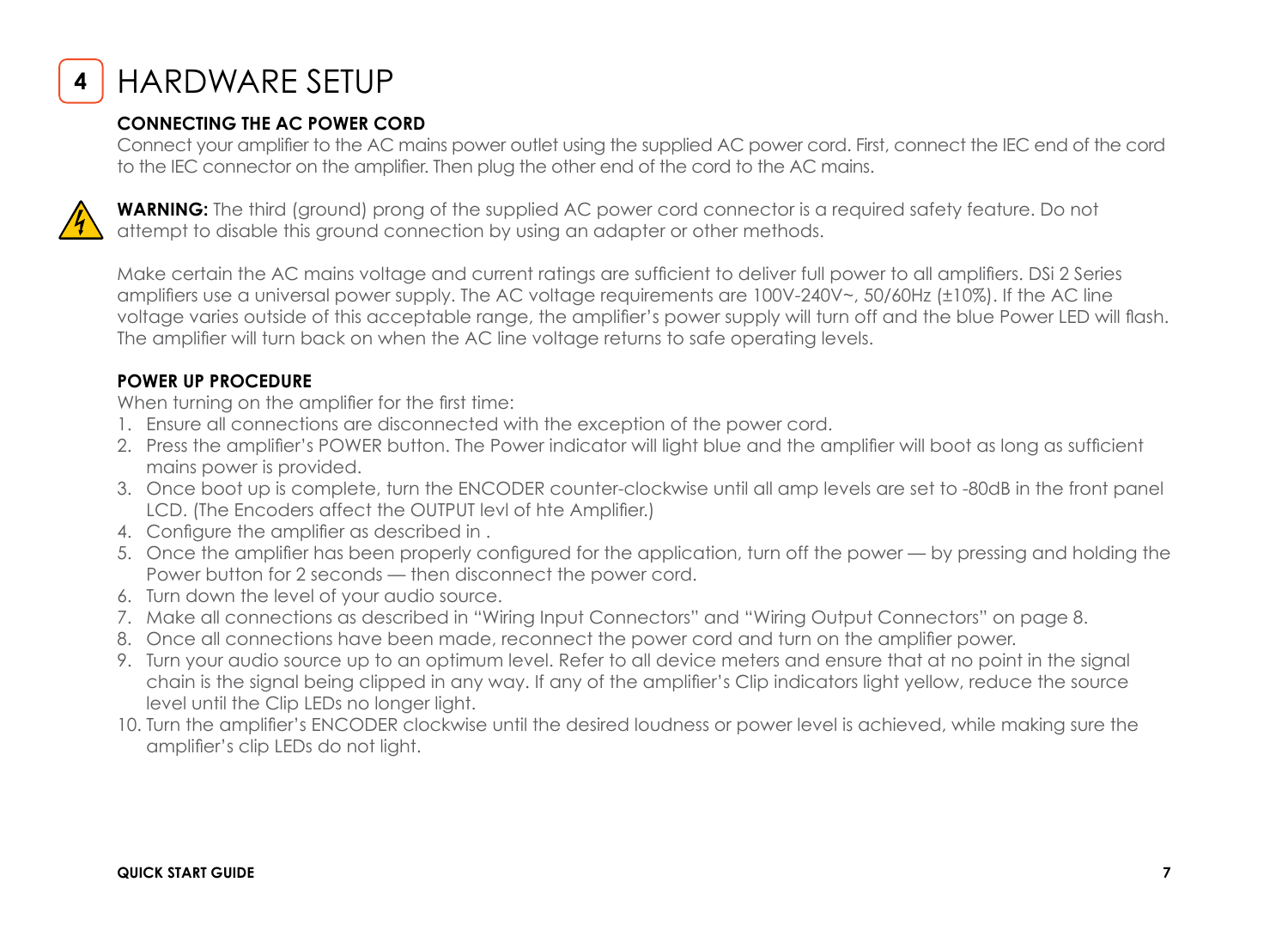#### **WIRING INPUT CONNECTORS**

JBL recommends using pre-built or professionally wired balanced cables (two-conductor plus shield). Balanced wiring provides better rejection of unwanted noise and hum, however, unbalanced line may also be used.

Use 6-pin plug-in cable ends at the amp input connectors. A male connector is supplied for each input of your model of amplifier. Additional connectors are available from JBL (P/N 5024623).

Figure 4 shows connector pin assignments for balanced wiring and Figure 5 shows connector pin assignments for unbalanced wiring. Note that for bridge mono operation, only the odd-numbered input channels (1,3) should be wired for each bridged pair.

#### **WIRING OUTPUT CONNECTORS**

Before making any output connections, ensure the power cord is disconnected from the amplifier and carefully review the total impedance for loudspeakers connected to each amplifier output. If multiple loudspeakers are connected to an output (i.e., in series, parallel, or series-parallel), be certain the total system impedance is within allowed specification for the output.

For low-impedance loads, refer to the table below and select the appropriate size of wire based on the distance from amplifier to speaker.

| <b>Distance</b>        | <b>Wire Size</b> |  |
|------------------------|------------------|--|
| Up to 25 ft. (7.6m)    | <b>16 AWG</b>    |  |
| 26-40 ft. (7.9-12.2m)  | 14 AWG           |  |
| 41-60 ft. (12.5-18.3m) | 12 AWG           |  |
| $> 60$ ft (18.3m)      | 10 AWG           |  |



**Figure 4a**: Balanced wiring



**Figure 4b: Unbalanced wiring** 



**Figure 4c: Wiring output connectors**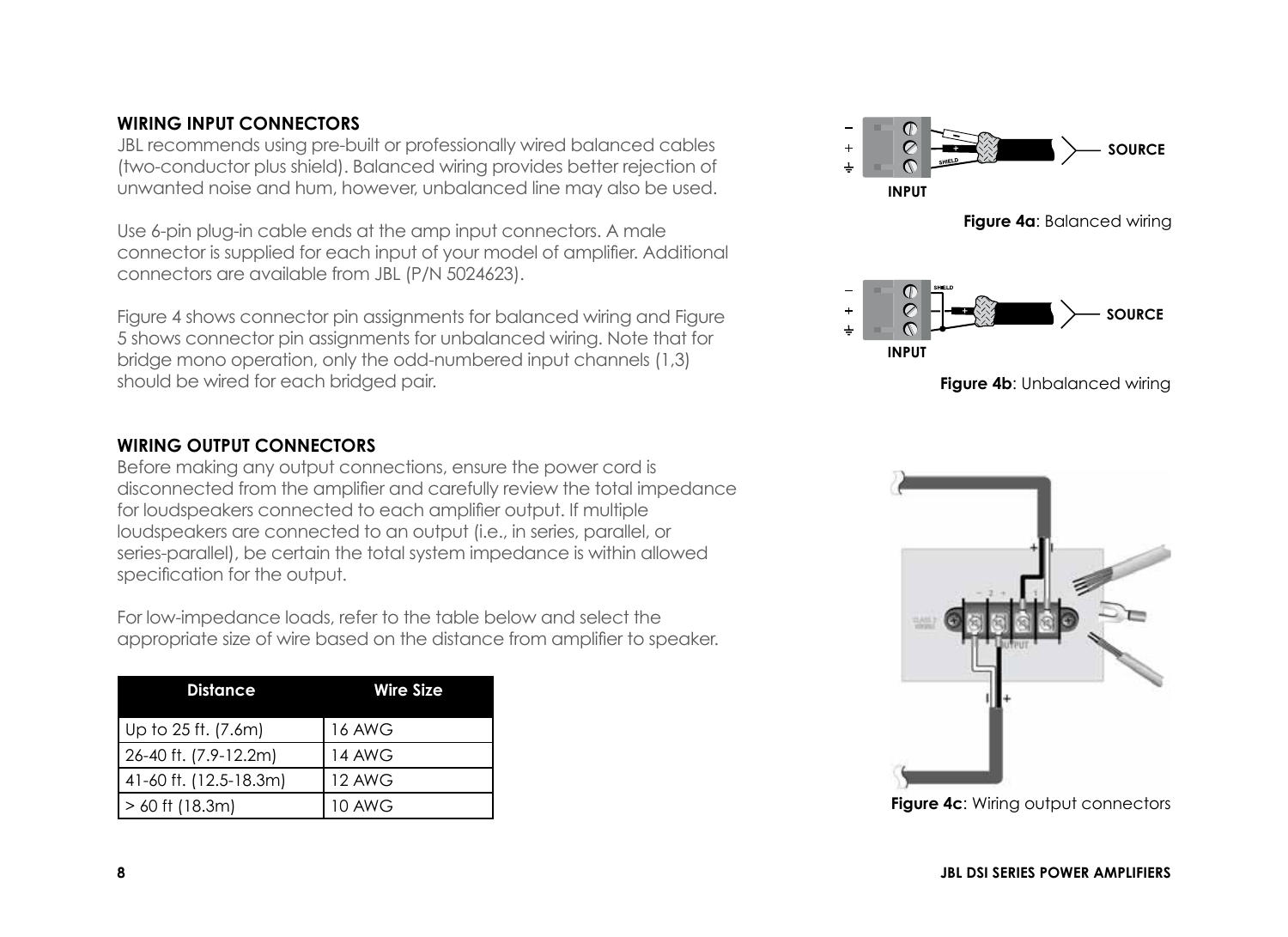## **<sup>5</sup>** FRONT PANEL MENUS & NAVIGATION OVERVIEW



\*Turn ENCODER to Scroll through options and Press to Select

AES67 Option available only on '-D' Models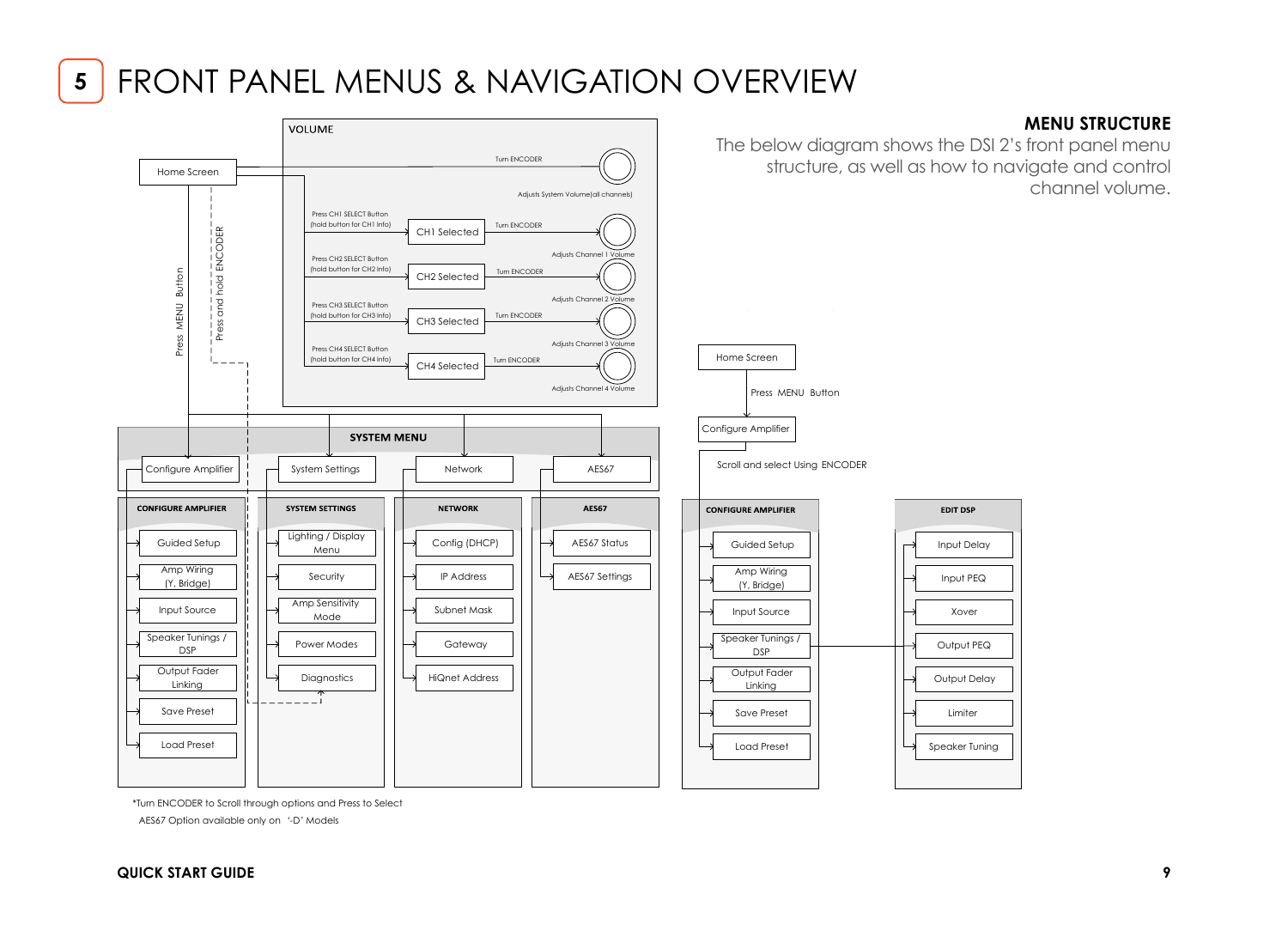#### **THE HOME SCREEN**

The Home screen (shown in Figure 5a) is the first screen displayed in the DSi 2's front panel display once the amplifier has completed the boot sequence.

From the Home screen, the ENCODER can be turned to adjust system volume or pressed and held to access the Diagnostics screen, the CHANNEL SELECT buttons can be pressed (or held) to adjust individual channel volume using the ENCODER, or the MENU button can be pressed to enter the Main menu to configure and view information about the amplifier.

The Home screen shows at-a-glance amplifier configuration information, as shown in Figure 5b. Here you can see the currently loaded device preset, device IP address, DSi 2 configuration, channel volume settings, and more.

| <b>PRESET: Default</b><br>HiQnet ID: 1 | IP: 192.168.1.5                   |  |
|----------------------------------------|-----------------------------------|--|
|                                        | ANLG 1 -28.0dB - NO TUNING - CH1  |  |
|                                        | ANLG 2 -28.0dB - NO TUNING - CH2  |  |
|                                        | NTWRK1 -28.0dB- NO TUNING CH3     |  |
|                                        | NTWRK 2 -28.0dB - NO TUNING - CH4 |  |
|                                        |                                   |  |

**Figure 5a**: Home screen

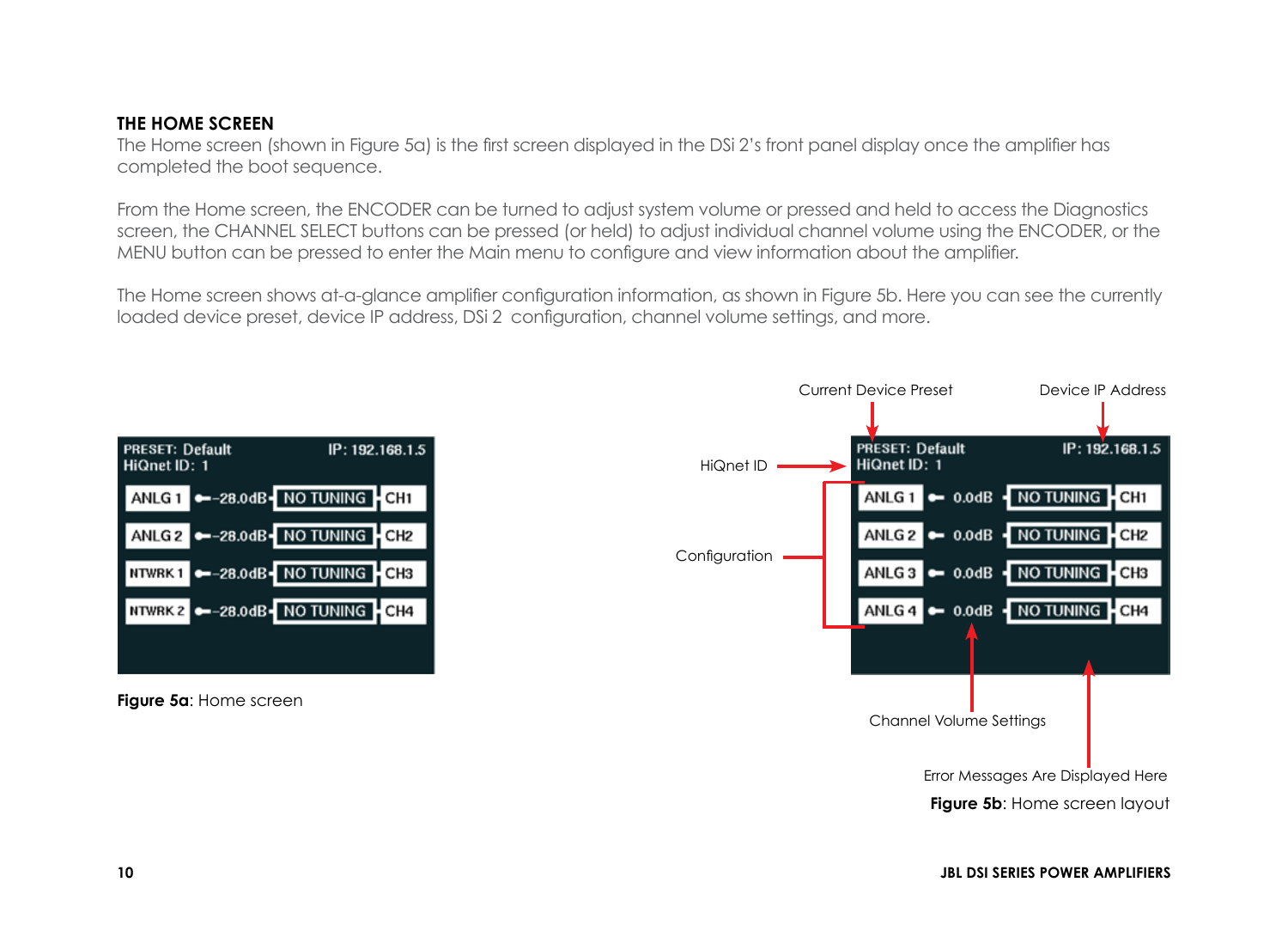

## DSI SERIES FEATURES

Please refer to the DSi User Guide for in depth descriptions and instruction on the following features.

#### **CONFIGURING THE AMP**

Read how to configure the DSi 2 amplifier for your application using the front panel user interface. This includes assigning input channels, editing internal routing and DSP settings, and configuring output mode settings. DSi 2 Series amplifiers can be configured using the built-in Guided Setup or manually using the individual menu options in the Configure Amplifier menu. Configuration can also be performed from a PC using HiQnet Audio Architect.

#### **INTRODUCTION TO HIQNET AUDIO ARCHITECT**

DSi 2 amplifiers can be set up from either the front panel or from the HiQnet Audio Architect software program. Access to some settings and functionality are only available from Audio Architect.

The latest version of Audio Architect can be downloaded at www.audioarchitect.harmanpro.com. To communicate with Audio Architect, the amplifier must be connected to a TCP\IP network via the rear panel Ethernet port and, in some cases, configured for the network.

#### **INSTALLING AUDIO ARCHITECT & CONFIGURING THE NETWORK**

Network settings can be configured from either the DSi 2's front panel or from the NetSetter software application. DHCP is enabled by default, allowing the DSi 2 amplifiers to automatically obtain an IP address when connecting to an Ethernet switch or router with an active DHCP server, or when using Auto-IP.

#### **USING HIQNET AUDIO ARCHITECT**

JBL DSi 2 amplifiers have Digital Signal Processing built in. When using a DSi 2 amp, the loudspeaker processing (crossovers, limiters, EQs, and delays) are in the onboard DSP, making discrete rackmount loudspeaker processing devices unnecessary. This drastically reduces setup time, commissioning, rack space, and costs. The DSi 2's internal DSP can be used to perform the following:

# **DSi SERIES**